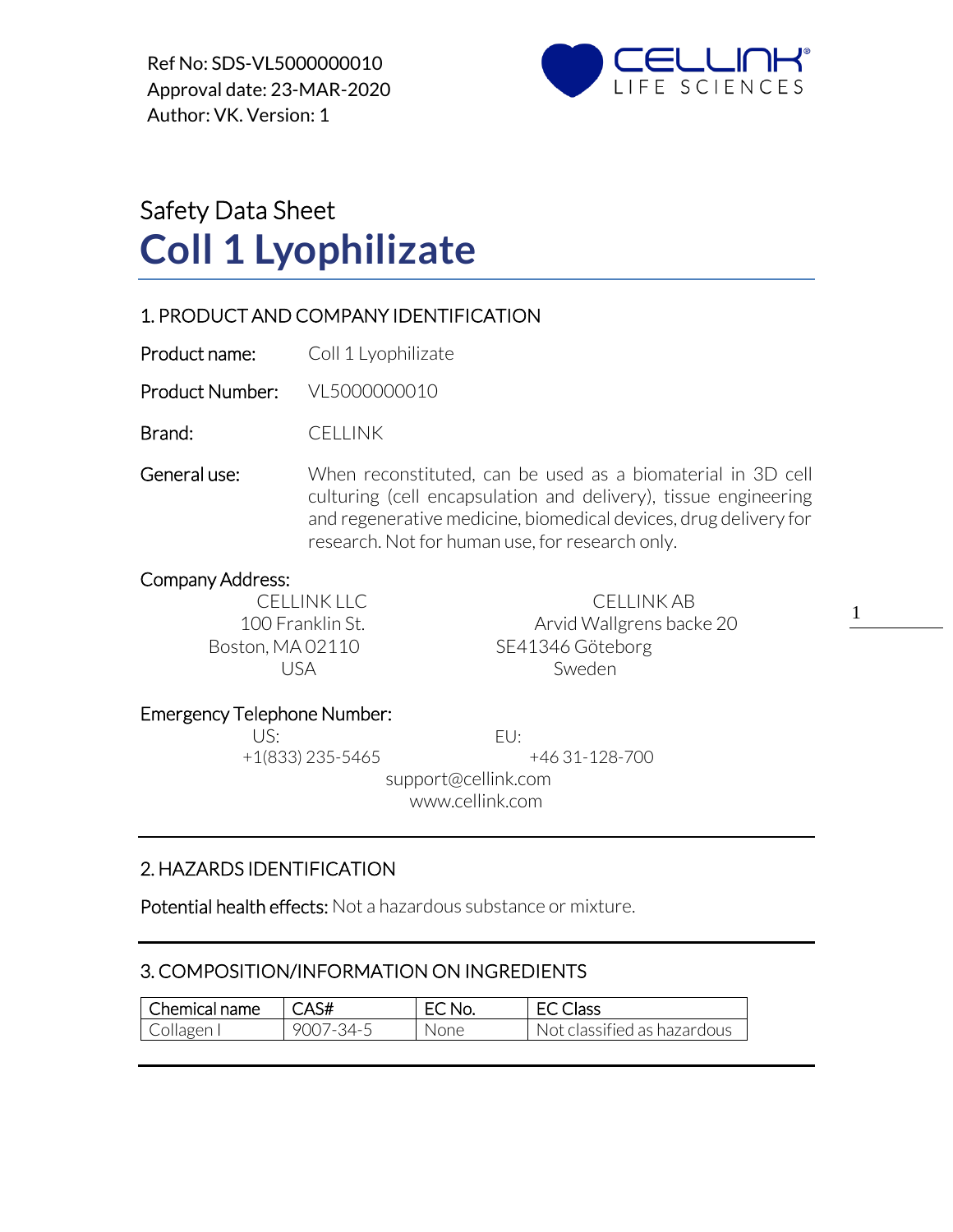

## 4. FIRST AID MEASURES

In case of eye contact: Flush eyes with water as a precaution.

In case of skin contact: Wash with soap and plenty of water.

If swallowed: Never give anything by mouth to an unconscious person. Rinse mouth with water.

If inhaled: Move person into fresh air. If any breathing difficulty or discomfort occurs and persist, obtain medical attention.

Notes to medical doctor: This product has low oral and inhalation toxicity. It is not skin sensitizer and is non-irritating to skin and eyes.

# 5. FIREFIGHTING MEASURES

Extinguishing media: Use water spray, alcohol-resistant foam, dry chemical, or carbon dioxide.

Fire/explosion hazards: No data available.

Firefighting procedures: Wear self-contained breathing apparatus for firefighting if necessary.

Flammable limits: No data available.

# 6. ACCIDENTAL RELEASE MEASURES

Personal precautions, protective equipment, and emergency procedures: Avoid dust formation. Avoid breathing vapors, mist or gas.

Environmental precautions: Do not let product enter drains.

Methods and materials for containment and cleaning up: Sweep up and shovel. Keep in suitable, closed containers for disposal.

# 7. HANDLING AND STORAGE

Precautions for safe handling: Provide appropriate exhaust ventilation at places where dust is formed. Normal measures for preventive fire protection.

**Conditions for safe storage:** Keep container tightly closed in a cold  $(-20 \text{ to } 8 \text{ °C})$  dry and well-ventilated place.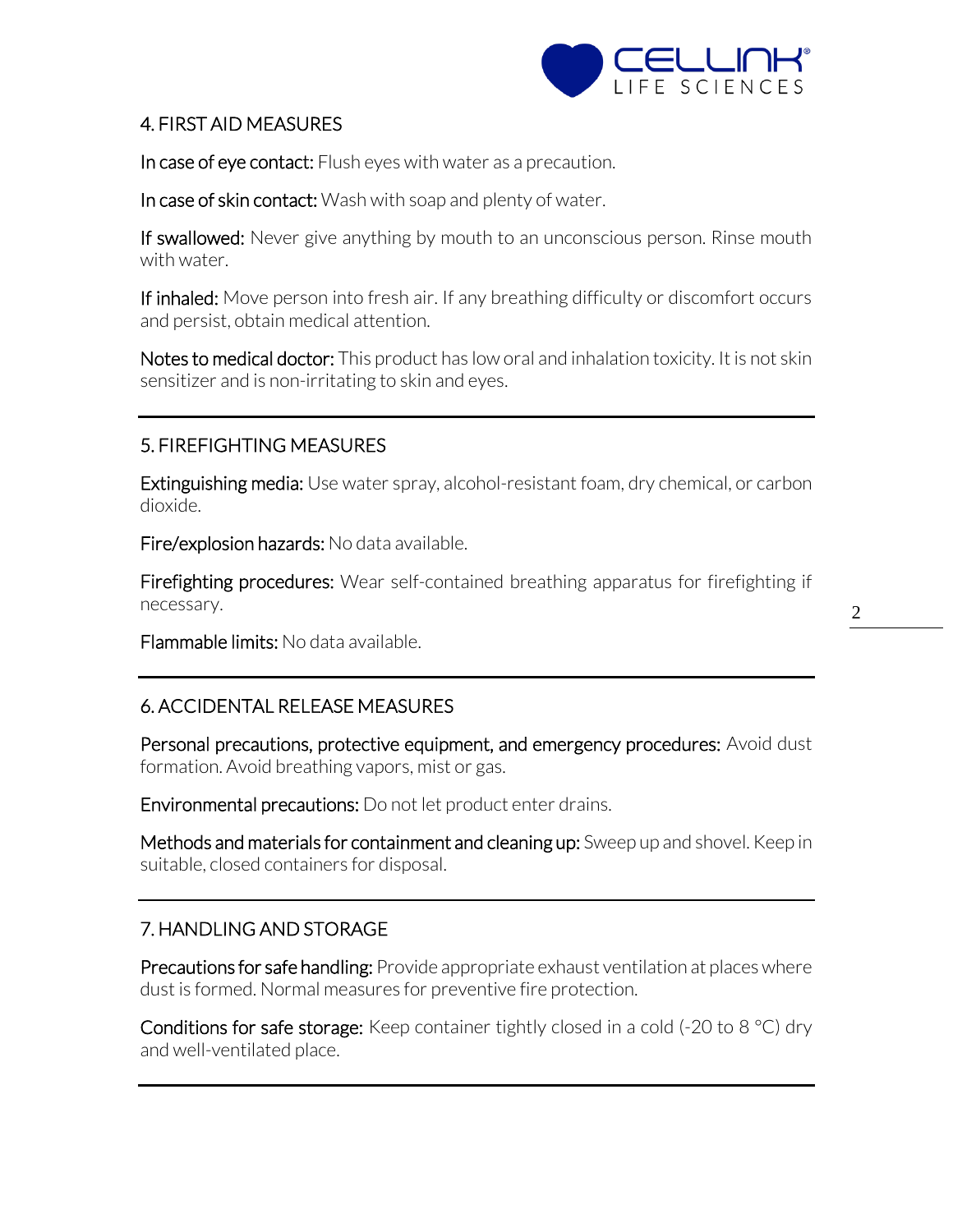

## 8. EXPOSURE CONTROLS/PERSONAL PROTECTION

#### Exposure limits: N/A

#### Personal protection equipment

Eyes and face: Use equipment for eye protection tested and approved under appropriate government standards such as NIOSH (US) or EN 166 (EU).

Respiratory: Respiratory protection is not required. Where protection from nuisance levels of dusts are desired, use type N95 (US) or P1 (EN143) dust masks. Use respirators and components tested and approved under appropriate government standards such as NIOSH (US) or CEN (EU).

**Protective clothing:** Choose body protection in relation to its type, to the concentration and amount of dangerous substances, and to the specific workplace. The type of protective equipment must be selected according to the concentration and amount of the dangerous substance at the specific workplace.

Gloves: Handle with gloves. Gloves must be inspected prior to use. Use proper glove removal technique (without touching glove's outer surface) to avoid skin contact with this product. Dispose of contaminated gloves after use in accordance with applicable laws and good laboratory practices. Wash and dry hands.

# 9. PHYSICAL AND CHEMICAL PROPERTIES.

| Appearance:               | White fluffy clump |
|---------------------------|--------------------|
| Upper/lower flammability: | N/A                |
| Odor:                     | Odorless           |
| Vapor pressure:           | N/A                |
| Odor threshold:           | N/A                |
| Vapor density:            | N/A                |
| pH:                       | N/A                |
| Relative density:         | N/A                |
| Melting point:            | N/A                |

3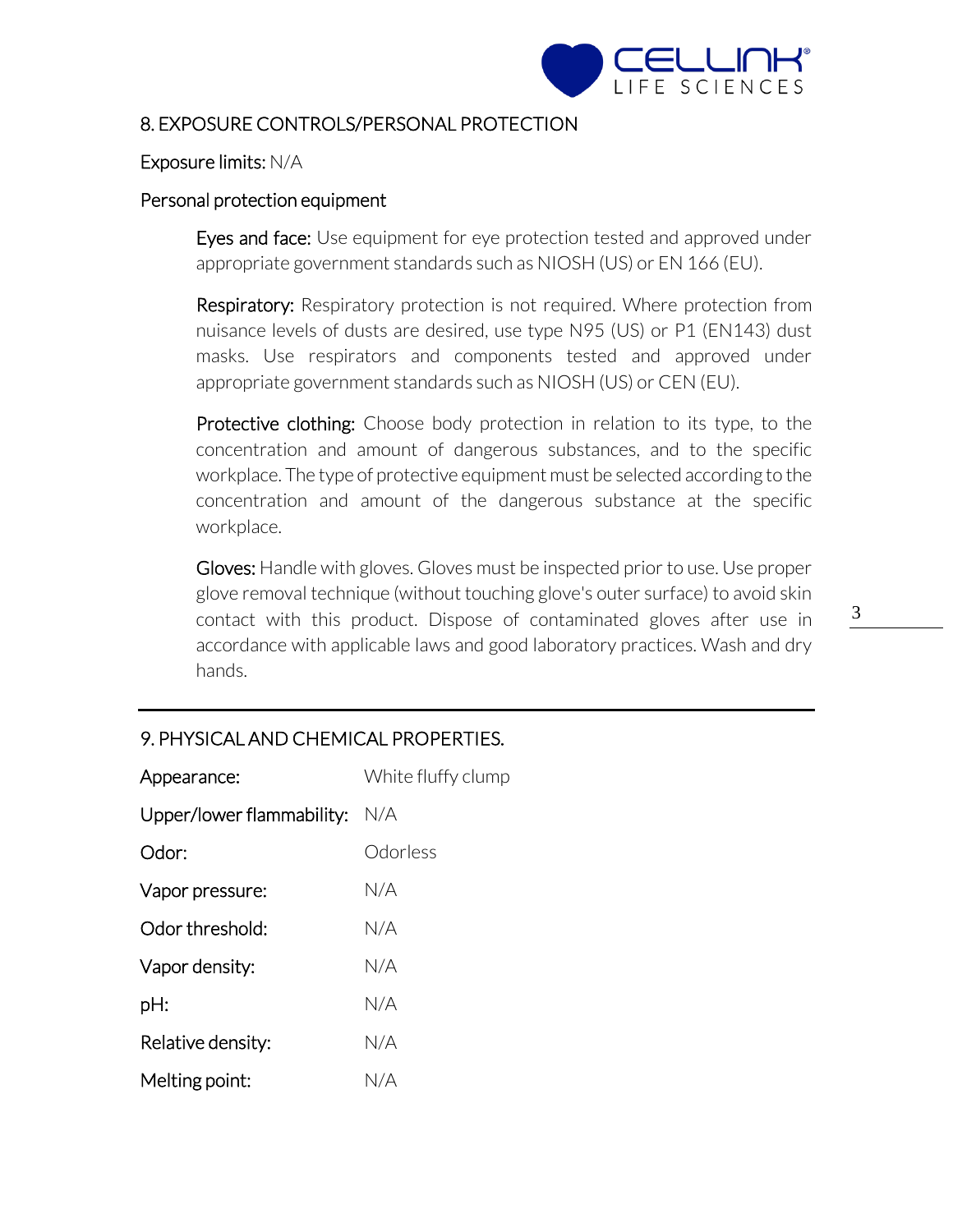

| Solubility:            | Practically insoluble at $pH = 7$ , soluble at $pH = 2-5$ |  |
|------------------------|-----------------------------------------------------------|--|
| Boiling point:         | $>100^{\circ}$ C (for very diluted acetic acid)           |  |
| Flash point:           | N/A                                                       |  |
| Evaporation rate:      | N/A                                                       |  |
| Flammability:          | N/A                                                       |  |
| Partition coefficient: | N/A                                                       |  |
| Autoignition temp:     | N/A                                                       |  |
| Decomposition temp:    | N/A                                                       |  |
| Viscosity:             | N/A                                                       |  |

# 10. STABILITY AND REACTIVITY

| Conditions to avoid:                | No data available.                                                   |  |  |
|-------------------------------------|----------------------------------------------------------------------|--|--|
| Reactivity:                         | No data available.                                                   |  |  |
| Stability:                          | Stable under recommended<br>storage<br>$\overline{4}$<br>conditions. |  |  |
| Possibility of hazardous reactions: | No data available.                                                   |  |  |
| Incompatible materials:             | Strong oxidizing agents.                                             |  |  |
| Hazardous decomposition products:   | No data available.                                                   |  |  |

# 11.TOXICOLOGICAL INFORMATION

## Acute toxicity:

Oral LD50: >1500 mg/kg (Rat).

Inhalation: No data available.

Dermal: No data available.

Skin corrosion/irritation: No data available.

Serious eye damage/eye irritation: No data available.

Germ cell mutagenicity: No data available.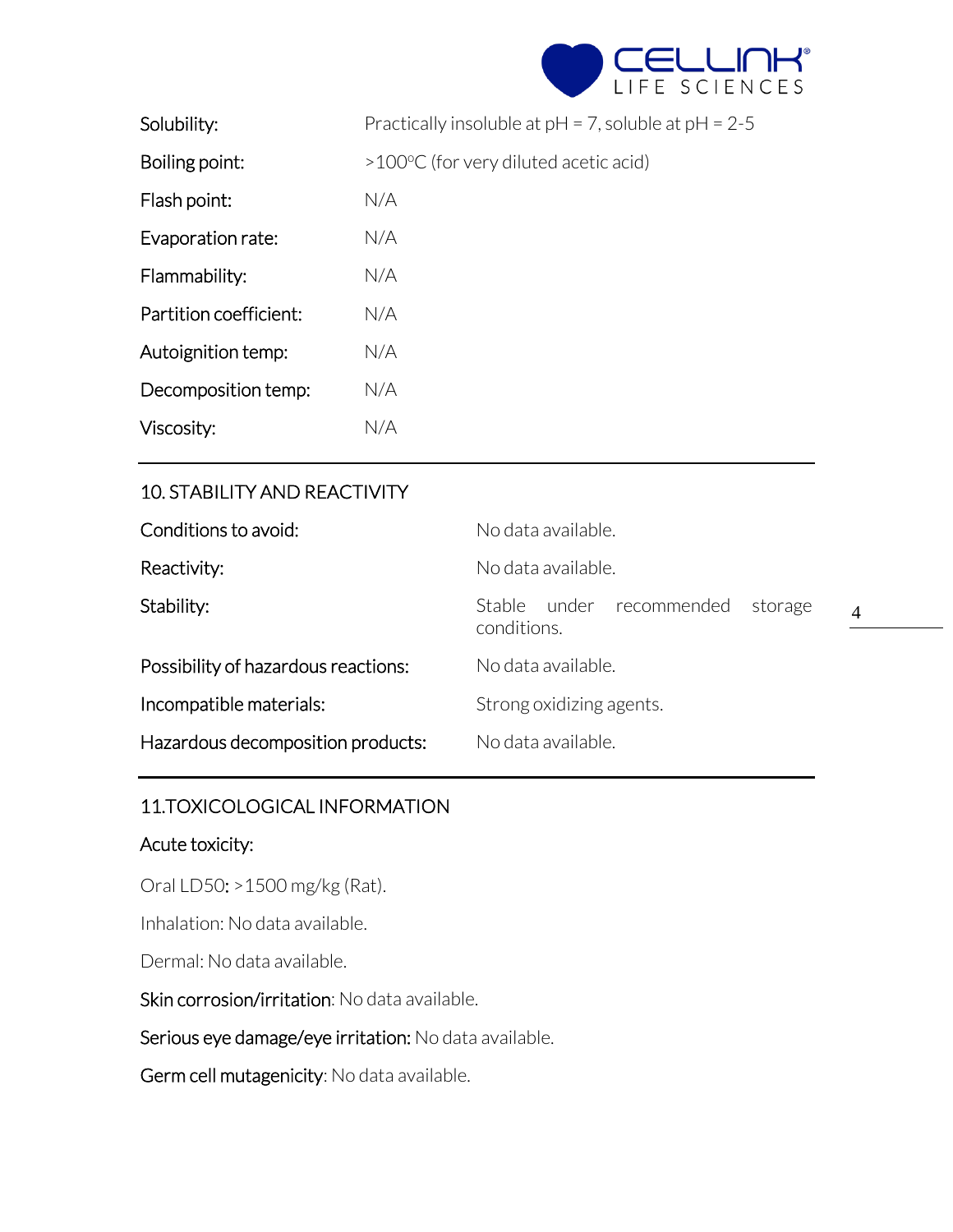

## Carcinogenicity:

NTP: No component of this product present at levels greater than or equal to 0.1% is identified as a known or anticipated carcinogen by NTP.

IARC: No component of this product present at levels greater than or equal to 0.1% is identified as Aldrich - W201502 Page 5 of 6 probable, possible or confirmed human carcinogen by IARC.

ACGIH: No component of this product present at levels greater than or equal to 0.1% is identified as a carcinogen or potential carcinogen by ACGIH.

OSHA: No component of this product present at levels greater than or equal to 0.1% is identified as a carcinogen or potential carcinogen by OSHA.

Reproductive toxicity: No data available.

Specific target organ toxicity – single exposure: No data available.

Specific target organ toxicity - repeated exposure: No data available.

Aspiration hazard: No data available.

Additional information: RTECS: No data available.

# 12. ECOLOGICAL INFORMATION

**Toxicity:** No data available.

Persistence and degradability: No data available.

Bioaccumulative potential: No data available.

Mobility in soil: No data available.

Results of PBT and vPvB assessment: PBT/vPvB assessment not available as chemical safety assessment not required/not conducted.

Other adverse effects: No data available.

# 13. DISPOSAL CONSIDERATIONS

#### Waste treatment methods:

Product: Offer surplus and non-recyclable solutions to a licensed disposal company.

Contaminated packaging: Dispose of as unused product.